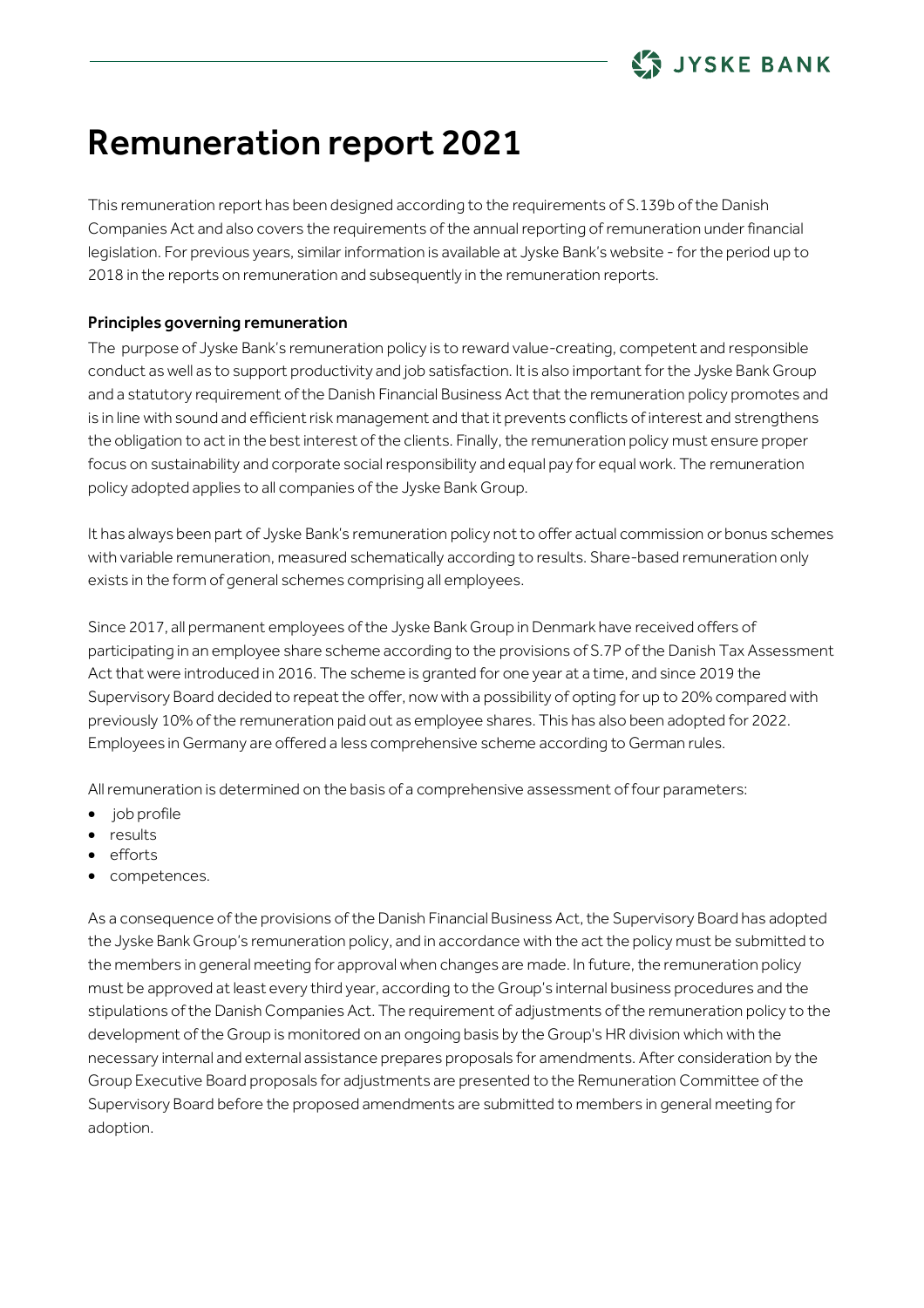

The Supervisory Board has established a Remuneration Committee consisting of the chairman and the deputy chairman of the Supervisory Board and one of the board members elected by the employees. The committee is in charge of the preparatory work behind the decisions by the Supervisory Board regarding remuneration, including remuneration policy, yet proposals for adjustment of remuneration of the Supervisory Board and the Shareholders' Representatives are submitted by the Nomination Committee. Moreover, the Remuneration Committee is responsible for controlling compliance with the policy including that the remuneration of the Supervisory Board and the Shareholders' Representatives takes place according to the rates determined by members in general meeting.

In 2021, the Remuneration Committee of the Supervisory Board held two meetings. The Remuneration Committee has reviewed the remuneration policy and adjusted the policy in relation to variable remuneration in the form of one-off allowances. Therefore, the value for payment of one-off allowances to employees, which is not subject to special requirements in S.77a-d of the Danish Financial Business Act, is limited at max. DKK 100,000 inclusive of pension. Hence, the limit of DKK 100,000 applies to all employees going forward. In addition, it has been emphasised that neither one-off remuneration nor special allowances are payable to members of the Supervisory Board.

Click to read the remuneration policy applicable until now and as adopted by the Jyske Bank Group's members in general meeting on 23 March 2021 at www.jyskebank.dk/governance.

### Equal pay

In cooperation with Finansforbundet Jyske Bank Kreds (Finansforbundet's local union in Jyske Bank) HR every year reviews the remuneration of men and women within selected job types to ensure that the statutory requirement and the requirement of the remuneration policy with respect to equal pay have been complied with. The conclusion of the review in 2021 in general demonstrated equal pay for equal work.

#### Variable remuneration

Due to a principal opt-out of commission and bonus schemes in the Group, variable remuneration comprises payments in accordance with the remuneration policy in the form of one-off allowance and remuneration in connection with resignation or retirement.

In 2021, one-off allowances totalling DKK 4,642,000 distributed on 203 employees in the Group were paid out. The amount is inclusive of pension to employees who have not been appointed as material risk-takers. None of the allowances exceed DKK 100,000.

# Report on the remuneration of the Supervisory Board, Executive Board and material risk-takers in 2021

According to the relevant statutory provisions, the Executive Board recommends to the Supervisory Board the employees whose activities have a material impact on the Group's risk profile. When appointing these employees, the Executive Board and the Supervisory Board find it of great importance both to include all significant risk-takers, including employees split between the companies and to define a clear and consistent demarcation that will minimise the uncertainty as to which employees belong to the group of significant risktakers.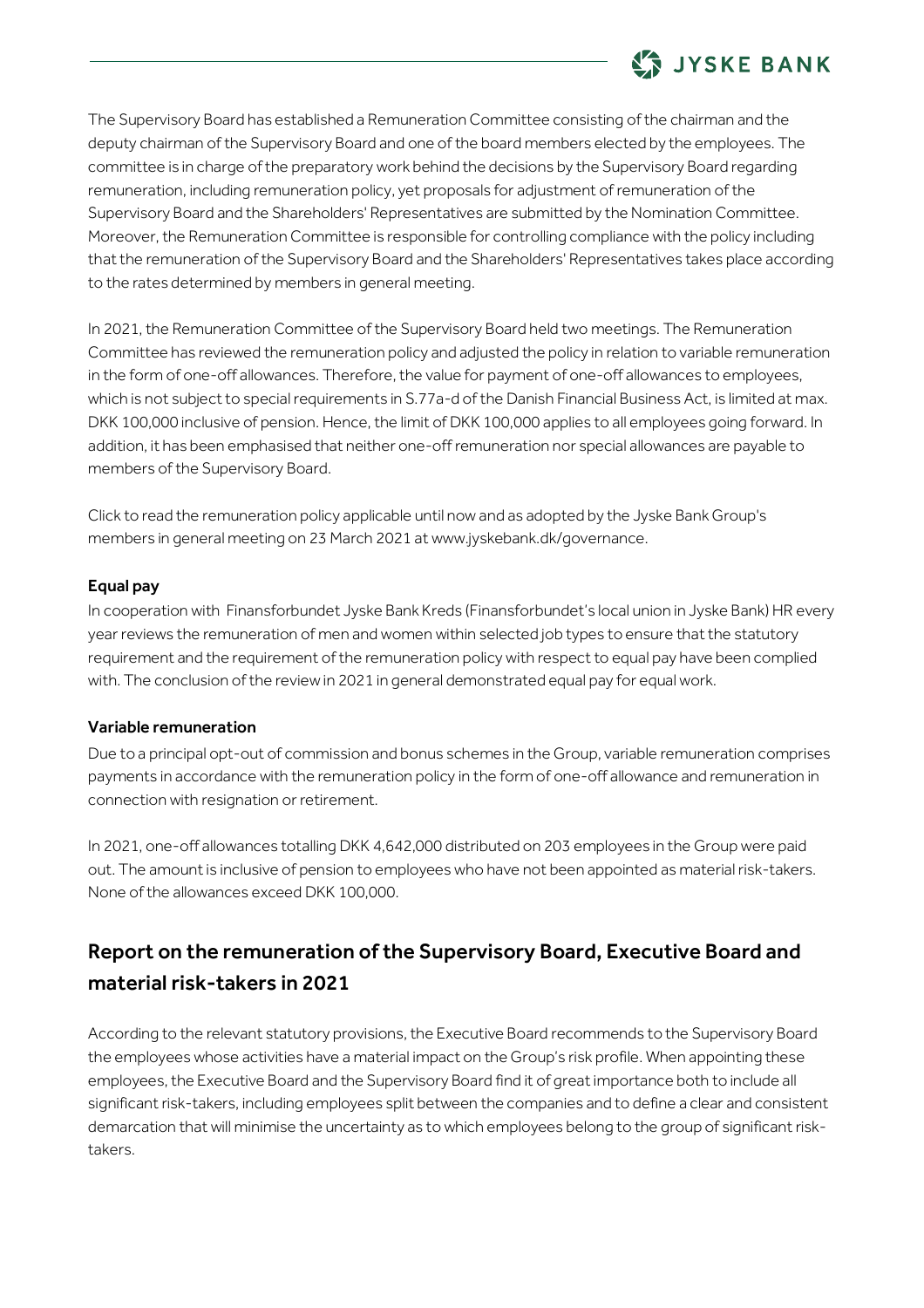

The qualitative criteria for the appointment of material risk-takers apart from the Group Supervisory Board and the Group Executive Board are currently:

- Members of the Group's top management (currently the Jyske Bank Group's Executive Team).
- Heads of division and department in the Group's trading functions (currently Capital Markets).
- Employees working with the management of the Jyske Bank Group's balance sheet and positions (currently all permanent staff of the Group Treasury Division and of Realkredit Balancestyring).
- Directors as well as heads of division and department being responsible for important control activities in relation to the Group's risk management (currently the head of Compliance, the head of Internal Audit and all heads of division and department as well as the Directors of Risk Management).
- Employees who may expose the Group to material credit risks (currently employees with powers of granting credits of DKK 150m or more and also employees responsible for control and final preparation of credit recommendations for exposures above DKK 150m).
- Employees with managerial responsibility in material business units reporting directly to the head of the unit (currently this applies to the units Personal Clients, Corporate Clients and Jyske Finans)
- Supervisory Board, Management Board and employees with managerial responsibility, referring to the Executive Board of Jyske Realkredit.
- Supervisory Board, Management Board and employees with managerial responsibility, referring to the Management Board of Jyske Invest Fund Management.
- Employees with managerial responsibility for the management of outsourcing schemes in Jyske Bank and Jyske Realkredit, respectively.
- Managers who according to the Group's business procedures for Product Approval are authorised to approve or veto introduction of new products.

### Breakdown of remuneration among the Supervisory Board, Executive Board and material risktakers

The breakdown by Supervisory Board, Executive Board and material risk-takers of earned and paid out fixed and variable remuneration in 2021 appears from the table below (Group numbers):

|                                     | <b>Supervisory Board</b> | <b>Executive Board</b> | Material risk-takers | Total   |
|-------------------------------------|--------------------------|------------------------|----------------------|---------|
| Number of recipients, fixed         | 11                       | $\overline{4}$         | 110                  | 125     |
| remuneration                        |                          |                        |                      |         |
| Number of recipients, variable      |                          |                        | 13                   | 13      |
| remuneration                        |                          |                        |                      |         |
| Earned fixed remuneration in the    | 7.181                    | 36,742                 | 145.514              | 189.437 |
| financial year (DKK '000)           |                          |                        |                      |         |
| Earned variable remuneration in the |                          |                        | 3.751                | 3.751   |
| financial year (DKK '000)           |                          |                        |                      |         |

The pay includes all fees, fixed pay, pay supplements, bonuses, pension contributions as well as taxable goods and working tools. For the Executive Board provisions for retirement remuneration have been included. Total variable remuneration consists of one-off allowance allocated according to sections 8-9 of the remuneration policy and remuneration – i.e. resignation and retirement remuneration, cf. section 10 of the remuneration policy.

The number of employees etc. in the chart above comprise material risk-takers who joined or resigned in the course of the year. The actual number at year-end covered nine members of the Supervisory Board, four directors and 105 material risk-takers, respectively.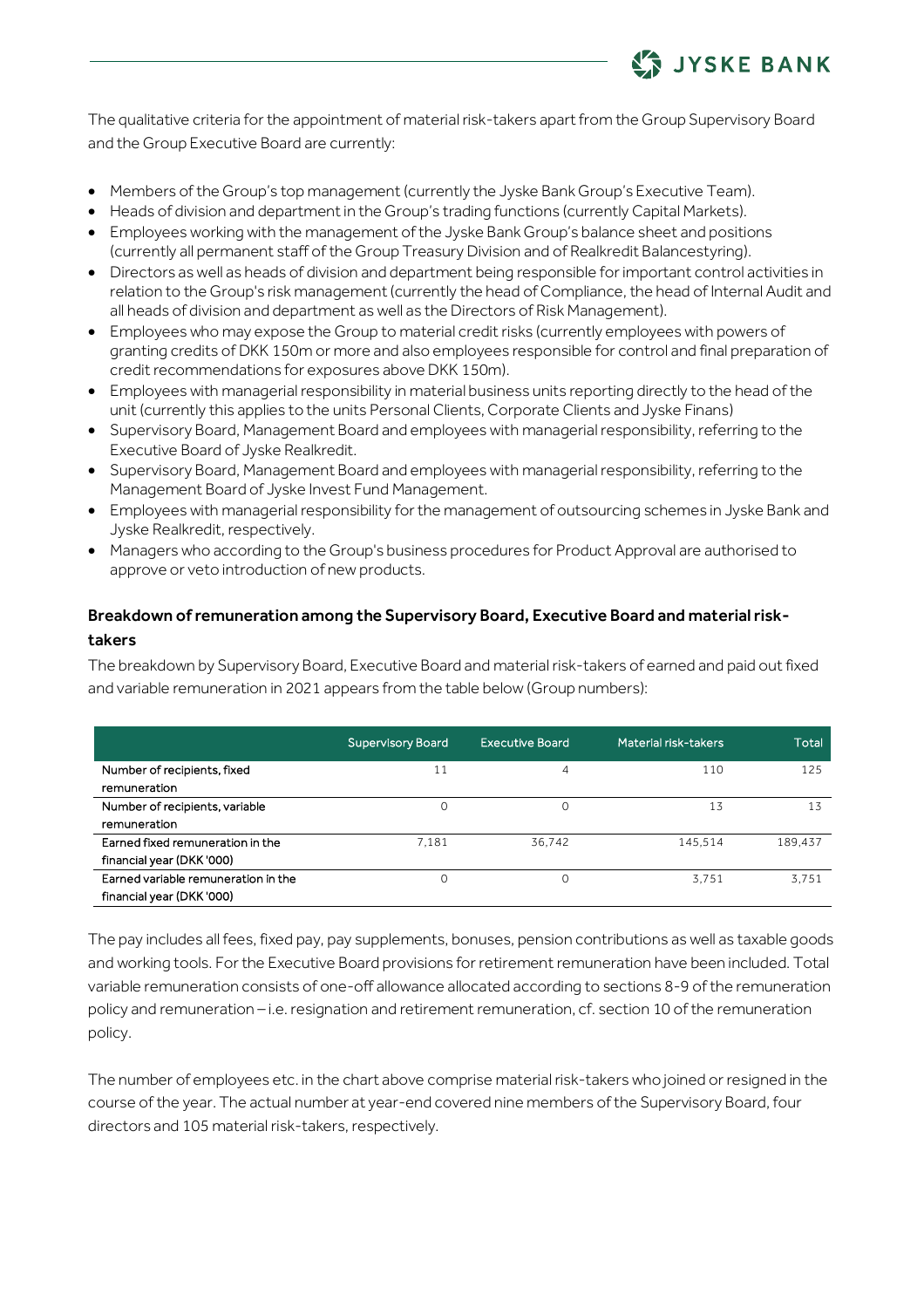

No variable remuneration in excess of the maximum limit of DKK 100,000 was earned or paid out to these persons. In 2021, a total of 11 material risk-takers received a one-off allowance. In line with previous years no variable remuneration has been paid out to the Supervisory Board.

No sign-on bonuses were paid during the financial year. Included in the variable remuneration stated, severance benefits/retirement compensation were paid to 2 material risk-takers over the financial year. The benefits/compensation are within the framework of severance benefits/retirement compensation as laid down in statutory provisions.

In the financial year 2021, four persons were remunerated by between EUR 1 m and EUR 1.5 m.

### Remuneration broken down by business area for material risk-takers

Within the various business areas, the Supervisory Board, the Executive Board as well as material risk-takers in 2021 earned and had the following amounts paid out (Group figures):

|                        | <b>Number</b> | <b>Total remuneration</b><br>(DKK '000) | <b>Fixed remuneration</b><br>(DKK '000) | Variable remuneration<br>(DKK '000) |
|------------------------|---------------|-----------------------------------------|-----------------------------------------|-------------------------------------|
| Supervisory Board      | 11            | 7.181                                   | 7.181                                   |                                     |
| <b>Executive Board</b> | 4             | 36.742                                  | 36.742                                  | 0                                   |
| Investment             |               | 16,266                                  | 16,266                                  |                                     |
| Retail                 | 44            | 64.649                                  | 63.506                                  | 1.143                               |
| Asset Management       | 13            | 12.708                                  | 12,622                                  | 86                                  |
| Other                  | 42            | 55.642                                  | 53.120                                  | 2.522                               |
| Total                  | 125           | 193,188                                 | 189,437                                 | 3.751                               |

The same definitions of remuneration, etc. as in the preceding table have been used. The category "Other" consists of employees employed in staff and control functions.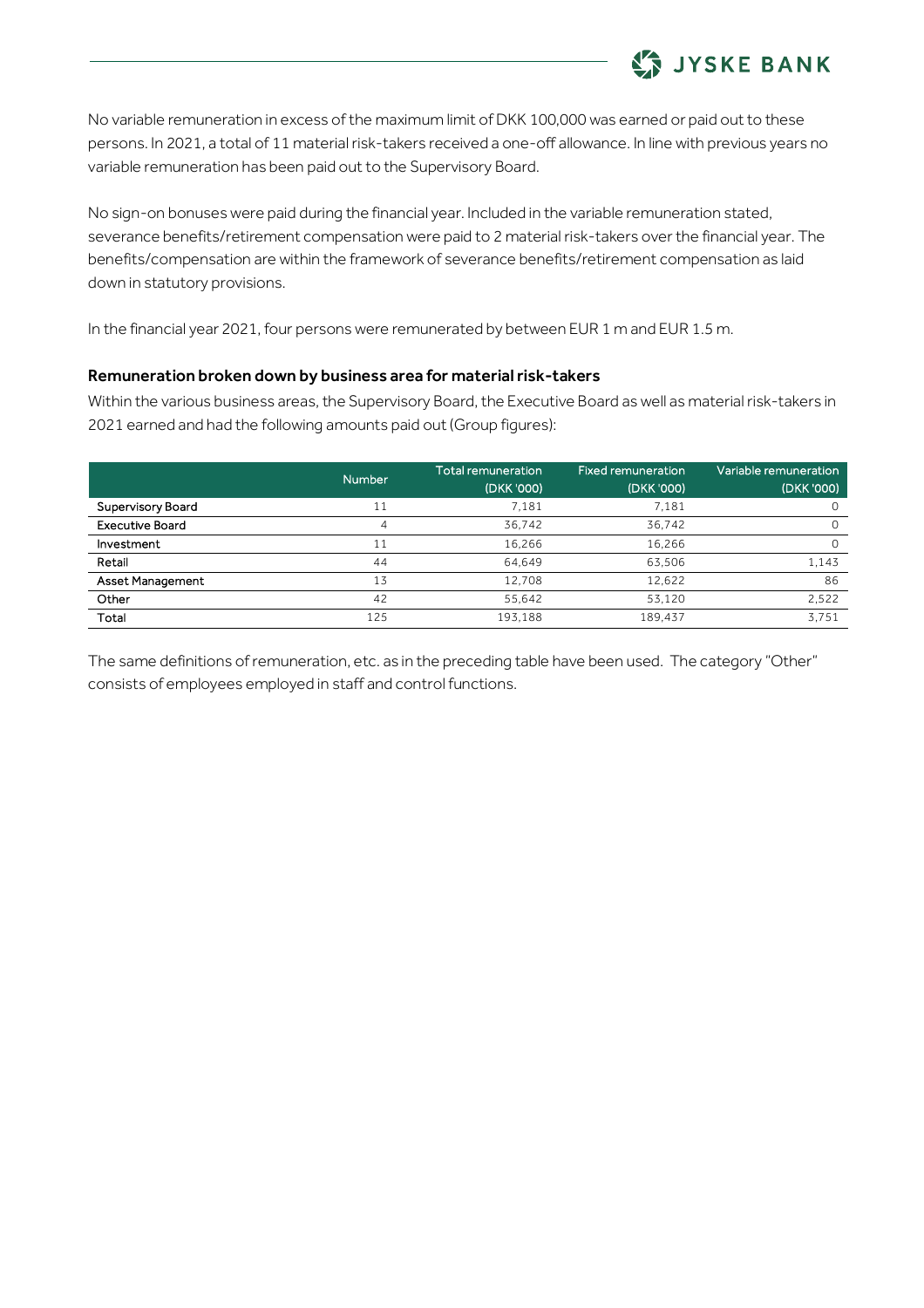

## Individual remuneration of the Supervisory Board and Executive Board, development in average remuneration and consolidated result

In the past six years, the individual members of the Group Supervisory Board and the Group Executive Board received the total remuneration stated below, cf. S.139b(3) of the Danish Companies Act.

| List of 2016-2021, absolute figures                              |           |                          |                          |                          |                |         |
|------------------------------------------------------------------|-----------|--------------------------|--------------------------|--------------------------|----------------|---------|
| Remuneration of the Supervisory Board, DKK million               |           |                          |                          |                          |                |         |
|                                                                  | 2021      | 2020                     | 2019                     | 2018                     | 2017           | 2016    |
| Kurt Bligaard Pedersen                                           | 1.6       | 1.3                      | 1.0                      | 0.9                      | 0.5            | 0.5     |
| Hereof committees                                                | 0.6       | 0.5                      | 0.4                      | 0.3                      | 0.2            | 0.2     |
| Keld Norup                                                       | 0.9       | 0.6                      | 0.6                      | 0.6                      | 0.5            | 0.5     |
| Hereof committees                                                | 0.4       | 0.3                      | 0.2                      | 0.3                      | 0.2            | 0.2     |
| Rina Asmussen                                                    | 0.7       | 0.7                      | 0.7                      | 0.6                      | 0.4            | 0.4     |
| Hereof committees                                                | 0.3       | 0.3                      | 0.3                      | 0.3                      | 0.2            | 0.1     |
| Bente Overgaard (joined on 16.06.2020)                           | 0.8       | 0.3                      |                          |                          |                |         |
| Hereof committees                                                | 0.4       | 0.1                      |                          |                          |                |         |
| Anker Laden-Andersen (joined on 26.03.2019)                      | 0.7       | 0.5                      | 0.4                      | L,                       |                |         |
| Hereof committees                                                | 0.3       | 0.2                      | 0.2                      |                          |                |         |
| Per Schnack (joined on 26.03.2019)                               | 0.7       | 0.6                      | 0.4                      |                          |                |         |
| Hereof committees                                                | 0.3       | 0.2                      | 0.1                      |                          |                |         |
| Philip Baruch (resigned on 23.03.2021)                           | 0.2       | 0.8                      | 0.7                      | 0.6                      | 0.5            | 0.5     |
| Hereof committees                                                | 0.1       | 0.3                      | 0.3                      | 0.3                      | 0.3            | 0.3     |
| Jens A. Borup (resigned on 23.03.2021)                           | 0.2       | 0.8                      | 0.8                      | 0.8                      | 0.5            | 0.5     |
| Hereof committees                                                | 0.1       | 0.4                      | 0.5                      | 0.4                      | 0.2            | 0.3     |
| Sven Buhrkall (resigned on 16.06.2020).                          |           | 0.8                      | 1.7                      | 1.5                      | 0.9            | 0.9     |
| Hereof committees                                                |           | 0.3                      | 0.7                      | 0.6                      | 0.4            | 0.4     |
| Peter Schleidt (joined on 16.03.2016 and resigned on 30.05.2017) | $\bar{ }$ | L,                       | $\overline{\phantom{a}}$ | $\overline{\phantom{a}}$ | 0.2            | 0.2     |
| Hereof committees                                                |           |                          |                          |                          | 0.1            |         |
| Oluf Engell (resigned on 16.03.2016)                             | ÷,        | ÷,                       | $\qquad \qquad -$        | $\overline{\phantom{a}}$ |                | 0.1     |
| Hereof committees                                                |           |                          |                          |                          |                |         |
| Marianne Lillevang                                               | 0.6       | 0.6                      | 0.6                      | 0.5                      | 0.3            | 0.3     |
| Hereof committees                                                | 0.2       | 0.2                      | 0.2                      | 0.2                      | 0.1            | 0.1     |
| Christina Lykke Munk (joined on 01.07.2016)                      | 0.4       | 0.5                      | 0.5                      | 0.4                      | 0.3            | 0.1     |
| Hereof committees                                                | 0.1       | 0.1                      | 0.1                      | 0.1                      |                |         |
| Johnny Christensen (joined on 20.03.2018)                        | 0.5       | 0.4                      | 0.4                      | 0.3                      |                |         |
| Hereof committees                                                | 0.1       | 0.1                      | 0.1                      | 0.1                      |                |         |
| Haggai Kunisch (resigned on 20.03.2018)                          |           |                          | $\overline{\phantom{a}}$ | 0.1                      | 0.4            | 0.3     |
| Hereof committees                                                |           |                          |                          |                          | 0.1            | 0.1     |
| Jesper Holbøll (resigned on 30.06.2016)                          | L.        | $\overline{a}$           | $\overline{\phantom{a}}$ | $\overline{\phantom{a}}$ | $\overline{a}$ | 0.1     |
| Hereof committees                                                |           |                          |                          |                          |                |         |
| Remuneration of the Executive Board, DKK million                 |           |                          |                          |                          |                |         |
| Anders Dam                                                       | 10.5      | 10.3                     | 10.0                     | 9.9                      | 10.3           | 7.2     |
| Hereof variable                                                  |           | $\overline{\phantom{0}}$ | $\overline{\phantom{a}}$ | 0.1                      | 0.1            | 0.1     |
| Niels Erik Jakobsen                                              | 8.2       | 8.0                      | 7.9                      | 7.8                      | 8.1            | $6.2\,$ |
| Hereof variable                                                  |           |                          |                          | 0.1                      | 0.1            | 0.1     |
| Per Skovhus                                                      | 9.0       | 8.8                      | 8.7                      | 8.5                      | 8.6            | $6.2$   |
| Hereof variable                                                  |           |                          | $\overline{\phantom{0}}$ | 0.1                      | 0.1            | 0.1     |
| Peter Schleidt (joined on 01.09.2017)                            | 9.1       | 8.9                      | 8.8                      | 8.3                      | 2.8            | 0.0     |
| Hereof variable                                                  | ÷         |                          |                          | $\overline{\phantom{a}}$ | 0.1            |         |
| Leif F. Larsen (resigned on 30.04.2018)                          |           | $\overline{a}$           |                          | 3.1                      | 6.5            | 6.1     |
| Hereof variable                                                  |           |                          |                          | 0.1                      | 0.1            | 0.1     |
| Sven A. Blomberg (resigned on 31.07.2017)                        | ÷         |                          |                          | $\bar{a}$                | 10.6           | 6.9     |
| Hereof variable                                                  |           |                          |                          |                          | 6.6            | 0.1     |
| Remuneration of average FTE (full time equivalent), DKK '000     |           |                          |                          |                          |                |         |
| Average remuneration (salary + pension)                          | 757       | 749                      | 727                      | 686                      | 693            | 663     |
| Profit development, Jyske Bank Group, DKK million                |           |                          |                          |                          |                |         |
| Pre-tax profit                                                   | 4.027     | 2,110                    | 3,079                    | 3,140                    | 4,002          | 3,906   |
| Post-tax profit                                                  | 3.176     | 1,609                    | 2,440                    | 2,500                    | 3,143          | 3,116   |
|                                                                  |           |                          |                          |                          |                |         |